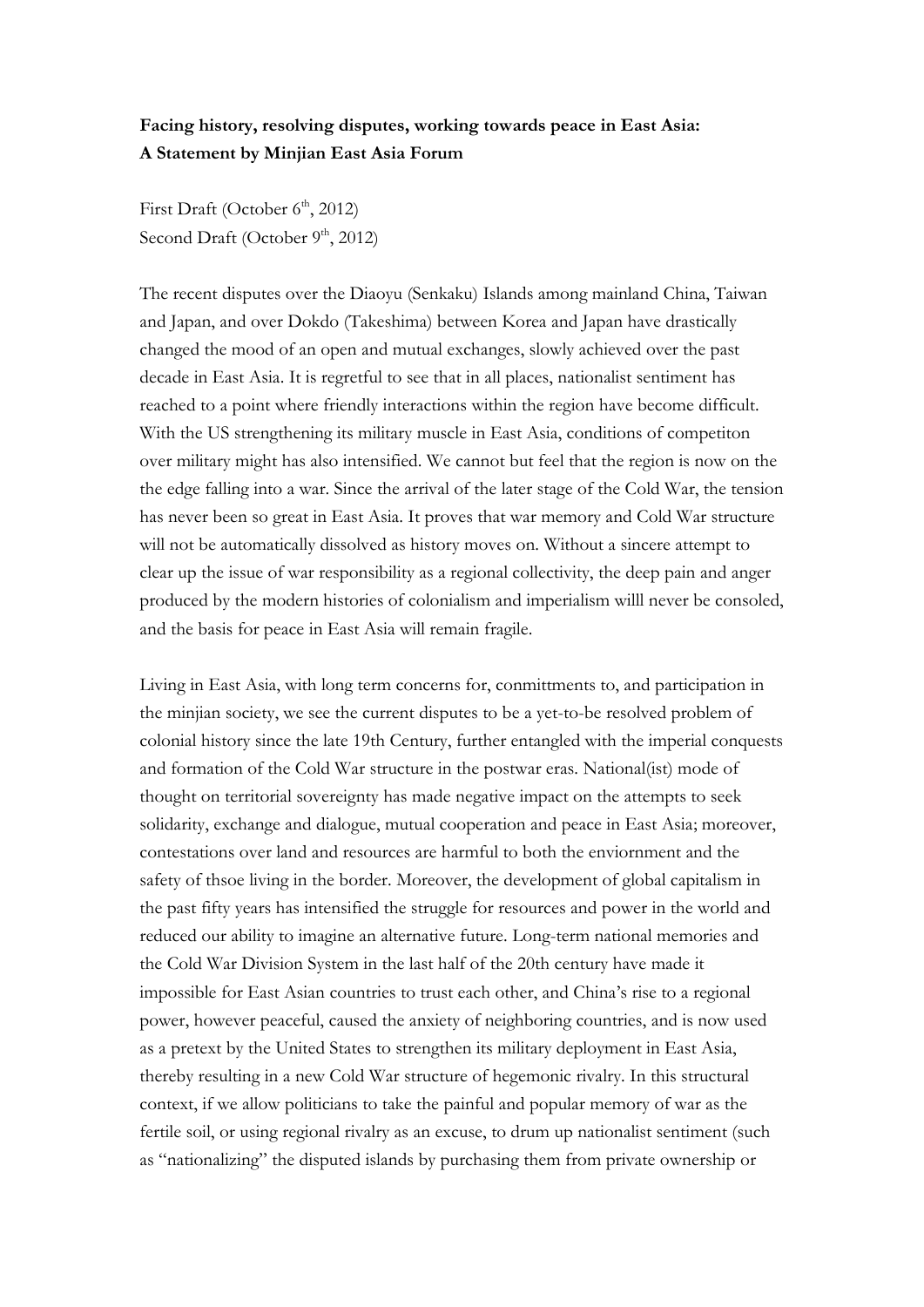staging military exercises) to escalate tension in the region, peace will become a rootless idea in East Asia and people there will continue to be haunted by the specter of war. If East Asian countries remain reluctant to collectively confront the history of imperialism, to shoulder war responsibilities, and to clean up colonial wounds, these structural elements of instability will remain in place, triggering a war to come.

We hold the view that pursuit of peace and development in East Asia and candid minjian interactions are not only the common will of East Asian people but also the irrefutable responsibilites of all governements. When regional peace is on the verge of being destroyed, when people's lives are under threat, as engaging subjects of minjian Asia concerend with peace in East Asia, we feel a strong sense of reponsibility to face the current crisis as a translocal endeavor, because participating in public affairs with the voice of reason is not only the solemn right of a responsible citizen but also the foundation for democratic practices and interaction in the region. Facing the dire situation in the region today, we, as minjian communities based on the vision of a peaceful East Asia, thus feel compelled to make the following call for support:

## **1.We should transform these disputed islands into "sphere of border interaction," "subsistence sphere for neighboring communities," and "demilitarized zones" of East Asia.**

We believe that the insistence on sovereignty alone will not resolve the dispute. East Asian countries and minjian societies must first acknowledge and face the existence of territorial disputes, insist on the principles of peace and avoid military conflict, and seek other collective values and principles to overcome territorial concerns. In this sense, we believe that transforming the disputed islands into "sphere of border interaction" (where people can freely interact and move around), "subsistence sphere for neighboring communities" (where people share the space and resources for their daily subsistence) and "demilitarized zones" of East Asia will help resolve territorial disputes and enhance mutual understanding and coviviality in the region.

## **2.We demand our respective governments sooth nationalist sentiment within its borders and check its militaristic tendencies when facing territorial disputes.**

On the basis of historical understanding, we believe that each country's national sentiment needs to be fully respected; at the same time, through facing historical controversies (such as the comfort women issue and the textbook issue) and the impact made by postwar treaties pertaining the legality of soverignty and rights of governance as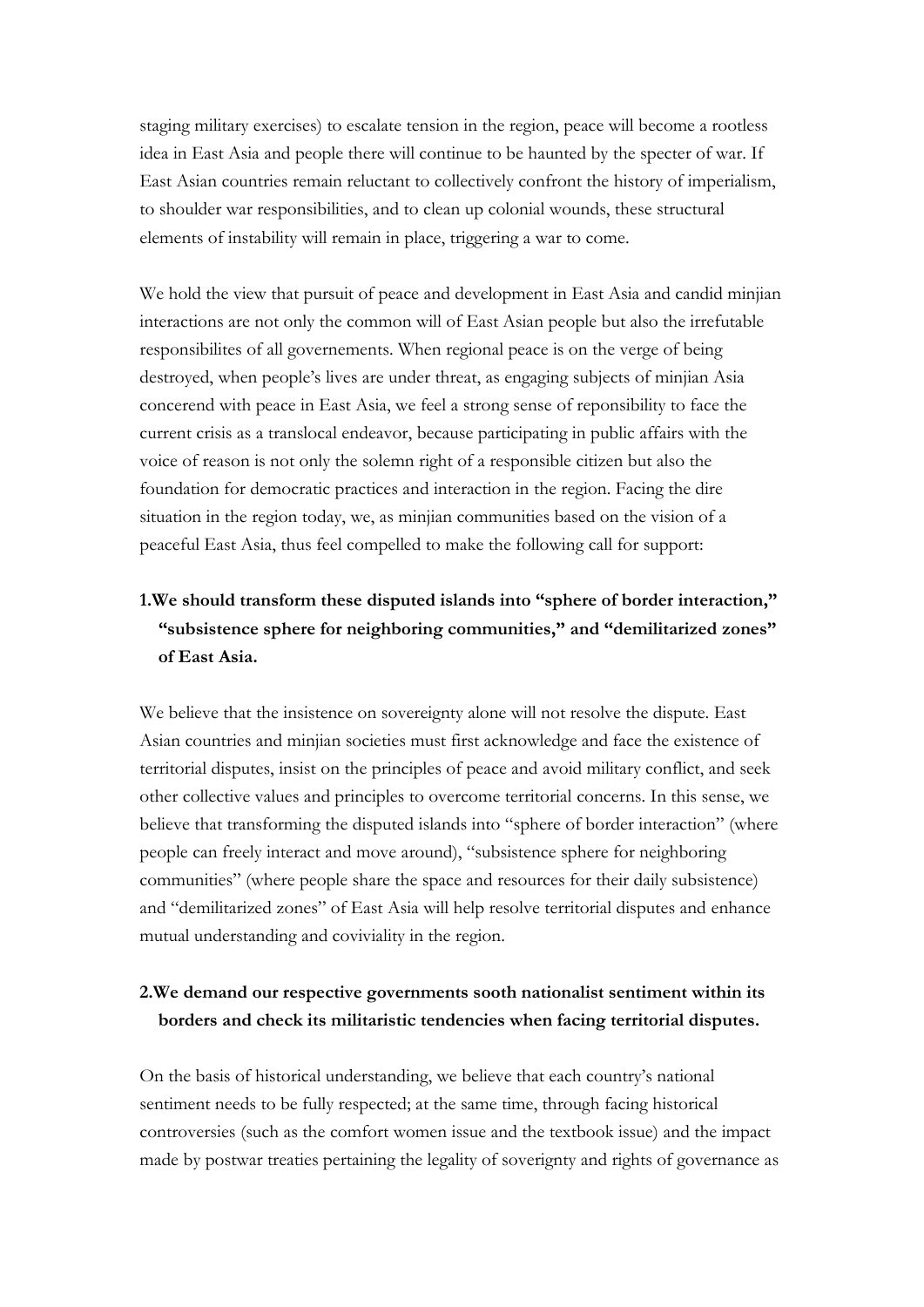a collectivity, the minjian societies should also dedicate themselves to opening up dialogues across borders so as to understand each other's emotions and sentiments as conditioned by history. We insist that each government must strive to sooth nationalist sentiment within its borders and to prevent violent and disorderly behavior from hurting the peaceful communications within the region. Affirming the principles of solidarity, dialogue and exchange, mutual help and collaboration, we expect respective minjian societies to monitor their governments' behaviors and to check their militaristic tendencies to avoid war by all means. We believe that the pursuit of peace in East Asia depends on the continuous dialogue and interaction across borders.

**3. We support the Okinawan's, Japanese's, and Korean's struggles against US military bases, and promote the idea of demanding each government to sign a pact for regional peace and security, so as to establish a regional mechanism for trust and peace. At the same time, we encourage the US government to remove its overseas military bases and treat East Asia countries in equal and friendly terms, to create a demilitarized East Asia, so as to fully resolve the problem of US bases in the region**

For the pursuit of peace in the region, minjian communications must be based upon mutual respect and understanding. Military conflict will only threaten the lives and security of the poeple (especially for those living on the boders); it will also become an excuse for the United States to maintain the Cold War structure and to pursue its national interest by means of the US-ROK-Japan Security Pacts. Thus, we fully support the courageous struggles of Okinawans, Japanese (in Iwakuni and Yokosuka for instance), and Koreans against the US military bases in their lands, firmly oppose any transnational military expansion and collaboration in the name of "security," and strongly refute any attempt for military competition. Military conflict does not help the development of peace in the region, and the deployment of bases can only lead to the risk of a regional war. We believe that the movement against military bases and to overcome the Cold War will provide an important direction to resolve the island disputes in the future. We call on peace-loving sectors of East Asian minjian societies to move towards demanding their respective governments to jointly sign a pact for regional peace and security. We expect the United States to renounce its Cold War thinking and respect the will to peace in East Asia by treating East Asian countries with respect, equality, and mutual benefits. Only by creating a regional mechanism for peace and mutual trust can we overcome the system of US-ROK-Japan Security Pacts and eradicate the problems caused by the US military bases in East Asia.